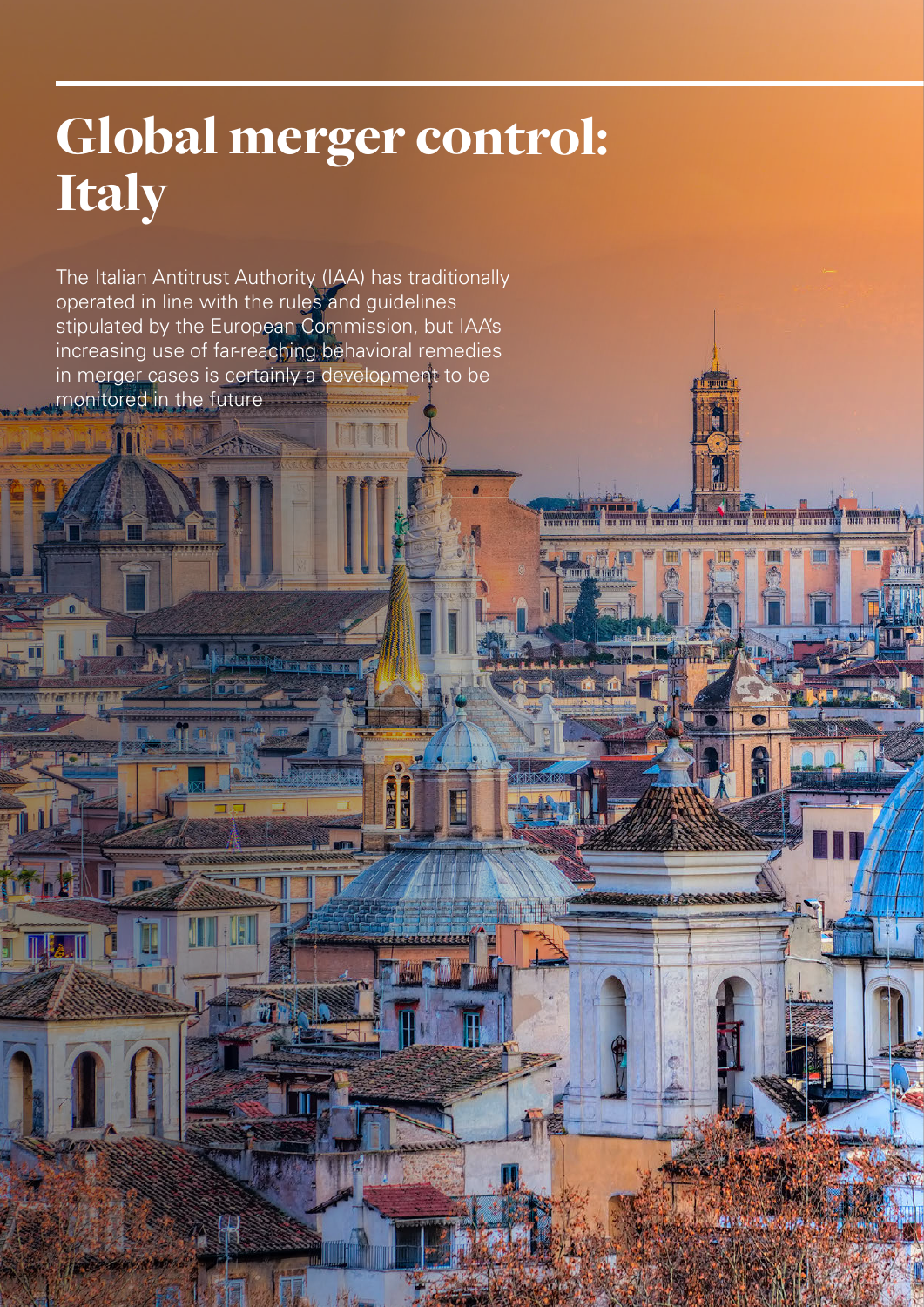# **Italy**

#### **By Veronica Pinotti, Martino Sforza and Patrizia Pedretti**

#### **Key developments**

In 2019, the Italian Antitrust Authority (IAA) examined 65 mergers, six of which required an in-depth investigation in the sectors of natural gas distribution, media, banking and retail grocery distribution.

The IAA cleared five of these transactions subject to the adoption of corrective measures, while in the remaining case the investigation was closed for procedural reasons. In general, the decisions issued by the IAA in the past year highlight a trend toward far-reaching and innovative remedies.

The IAA conducted an extensive market investigation into the proposed acquisition of control of some business units of natural gas distribution company AcegasApsAmga by Ascopiave. Following its investigation, the IAA imposed remedies aimed at avoiding the creation of a dominant position, which would have permanently reduced competition in the market in the event of a future tender of the concession to manage natural gas distribution service in the Padua area.

The remedies imposed were aimed at reducing information and financial barriers; there were also organizational measures concerning employment. These remedies sought to provide incentives for potential external participants in the future tender, as well as off-setting the advantages linked to the incumbency of the acquired company, which back then held the largest part of the concessions in the area concerned.

In the media sector, the IAA cleared the acquisition by Sky Italian Holding of assets of the digital terrestrial pay TV service owned by Mediaset Premium, also subject to remedies. Specifically, the IAA found that the transaction led to a strengthening of Sky Group's dominant position on the retail pay TV market.

After the IAA issued a statement of objections, Sky indicated it wished to return the R2 technological platform and other assets to Mediaset. However, in view of the fact that the return of R2 was only partial and some RS assets would remain

Sky's property, and because the merger had already had an impact on the market, the IAA decided to complete its review of the deal.

The IAA determined that the transaction had generated specific anti-competitive effects, and had removed the existing and future competitive pressure that Mediaset had on Sky's pay TV offering. For this reason, it decided to impose, for a three-year period, measures to restore competition to the pay TV market.

Under these restrictions, Sky is prohibited from imposing exclusive rights for its audiovisual content and linear channels on internet platforms in Italy. The IAA authorized the merger subject to the full and effective implementation of the prescribed measures.

Despite Sky's successful appeal at a first instance administrative court, the Council of State annulled the judgment and restored the IAA's initial decision, banning Sky from acquiring exclusive broadcasting rights for audiovisual content and linear channels for internet platforms in Italy until 2022.

Also in the media sector, the IAA conditionally cleared the acquisition of sole control of digital terrestrial television network operator Persidera by F2i. The detailed investigation confirmed that the deal, due to F2i's control of TV and radio infrastructure company EI Towers, would have strengthened the dominant position of the new entity in the television broadcast infrastructure market to such an extent as to eliminate, or substantially and permanently reduce, competition in that market. The IAA said there would be a similar impact on downstream markets including digital broadcasting, free television, pay TV and TV advertising.

In line with the findings and while approving the transaction, the IAA requested remedies. These consisted of obligations to provide access and deliver hospitality services and maintenance on fair, reasonable, transparent and non-discriminatory terms and in any case no worse than those currently applied by EI Towers; and obligations to deliver full services on fair, reasonable and

n 2019, the Italian Antitrust Authority (IAA) examined 65 mergers

na an

65

In 2019, only six of the mergers reviewed by the IAA equired in-depth investigations

6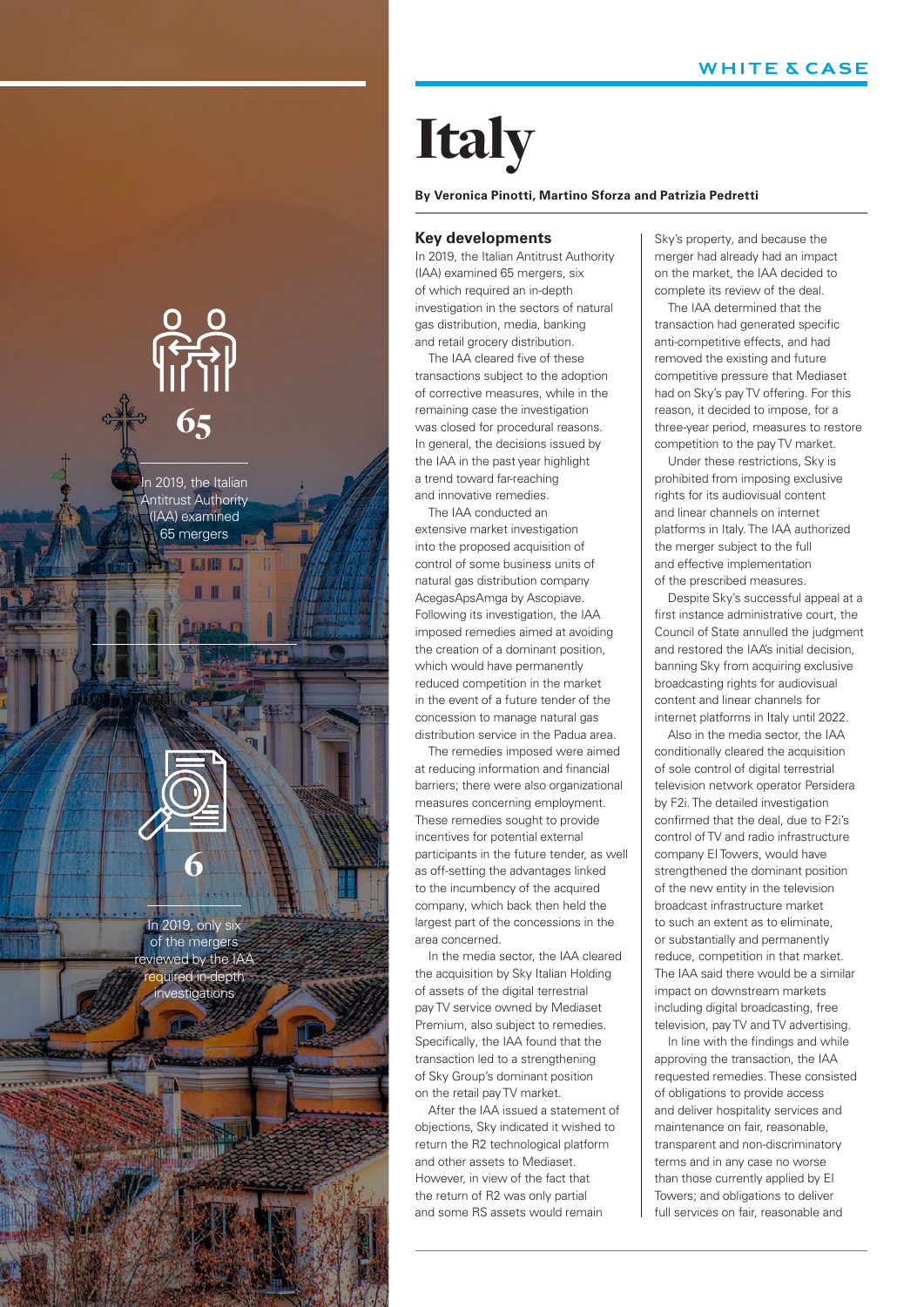non-discriminatory terms on the basis of an unbundled approach, in which the network operator is free to define the extent of the services offered and the degree of its technological autonomy.

The deal will create two Persidera divisions known as MuxCo and NetCo. MuxCo will hold intangible assets allocated to F2i, such as the rights to certain frequencies, as well as some network assets, and will also manage business relations with television broadcasters. NetCo will handle terrestrial broadcasting infrastructure.

The remedies included measures relating to MuxCo's independence; measures to reduce the risk of information exchange between MuxCo, NetCo, EI Towers, F2i and Mediaset; measures changing the risk-sharing clauses between EI Towers, NetCo and MuxCo and to assure the transfer of part of the efficiencies generated on NetCo to MuxCo, for the benefit of the latter's customers.

In the banking sector, the IAA authorized, subject to conditions, BPER Banca's acquisition of Unipol Banca. Its investigation focused on the Sardinia region and covered local markets including private and commercial banking, as well as investment and asset management services to consumer households and small and medium-size enterprises. The investigation also covered the market for loans to public bodies and to mediumsize and large businesses.

During the in-depth investigation, the IAA analyzed the post-merger increases in market share held on the various markets by BPER and Unipol, concluding that a joint share of at least 40 percent would cause significant obstacles to competition.

Based on its findings, the IAA said the merger was likely to result in the creation or strengthening of the dominant position of BPER in certain markets in Sardinia. Therefore, it decided to authorize the merger subject to measures aimed at eliminating the anti-competitive effects of the merger.

These included the sale of some Unipol branches to an independent company in geographical markets where the effects of the merger would affect competition. The independent company had to be capable of being an actual or potential competitor in the market and, eventually, the Unipol branches located in Sardinia were transferred to Banco di Sardegna.

There were also two cases concerning the retail grocery distribution



### €29.1bn

Italian M&A deal value in Q1 – Q3 2020 **Source:** 

Mergermarket

 $\epsilon$ 

sector. In the first of these, the IAA authorized subject to conditions the acquisition by Fratelli Arena of exclusive control over three groups of business branches: 33 supermarkets from the Simply network; eight supermarkets from Distribuzione Cambria; and 11 supermarkets from the Roberto Abate Group.

The IAA commissioned a market investigation, conducted with a national representative sample, in order to better understand the habits of consumers and the dynamics of demand in the retail grocery sector.

Following a quantitative analysis of the companies' positions on the relevant markets and the competitive

Due to the increasing complexity and number of merger filing regimes worldwide, as well as the difficulties for authorities to progress with merger reviews in the COVID-19 context, merger timelines have become much more unpredictable

constraints exercised by the stores subject to purchase on those of the acquirer, and qualitative examination of the specific characteristics of each of the relevant markets, the IAA identified competition issues for eight local markets (two hypermarkets and five supermarket in Catania and one supermarket in Messina).

In order to prevent any reduction in competition, the IAA authorized the merger subject to behavioral and structural remedies including the sale of various stores and the signing of a lease agreement for a business branch.

Arena appealed the IAA's decision at a first instance administrative court. However, following Distibuzione Cambria's (the target) declaration of insolvency in August 2020, the court suspended its judgment in late November 2020. An application for interim measures lodged at a first instance administrative court on the same matter by target Distribuzione Cambria was dismissed.

Also in the retail grocery distribution sector, the IAA closed its investigation into the proposed acquisition by BDC Italia of the entire share capital of Auchan, since the scope of the transaction had substantially changed since its first notification. The companies continued their negotiations into 2020, filed the deal again, and the IAA eventually cleared the transaction subject to the sale of a number of stores to a third independent company.

#### **Impact on merging parties**

Due to the increasing complexity and number of merger filing regimes worldwide, as well as the difficulties



#### **Merger filings at the Italian Antitrust Authority (IAA)\***